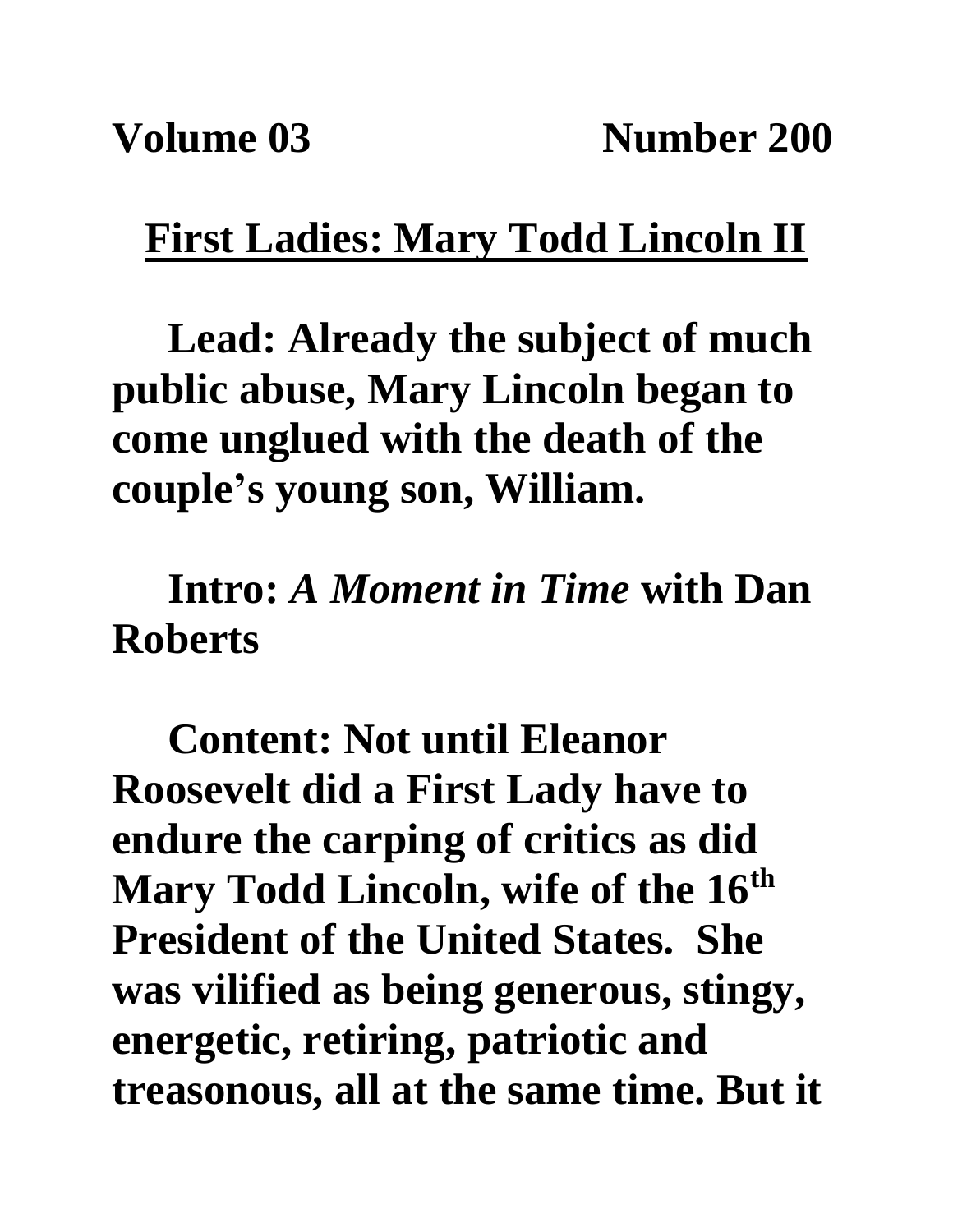**was the death of her middle son, Willie, which set Mary Lincoln on the path to emotional disintegration. Willie contracted typhoid fever, and died in February 1862. Both of the Lincolns were shattered, but Mary seemed close to mental collapse. She had convulsions, stayed in bed for days, and began attending séances in hopes of making contact with him.**

**Only as Lincoln was re-elected and the War began to wind down, did Mrs. Lincoln regain her composure. Then came Ford's Theatre, and she was undone. Creditors hounded her, salacious but untrue stories insisted the Lincolns had an unhappy marriage.**